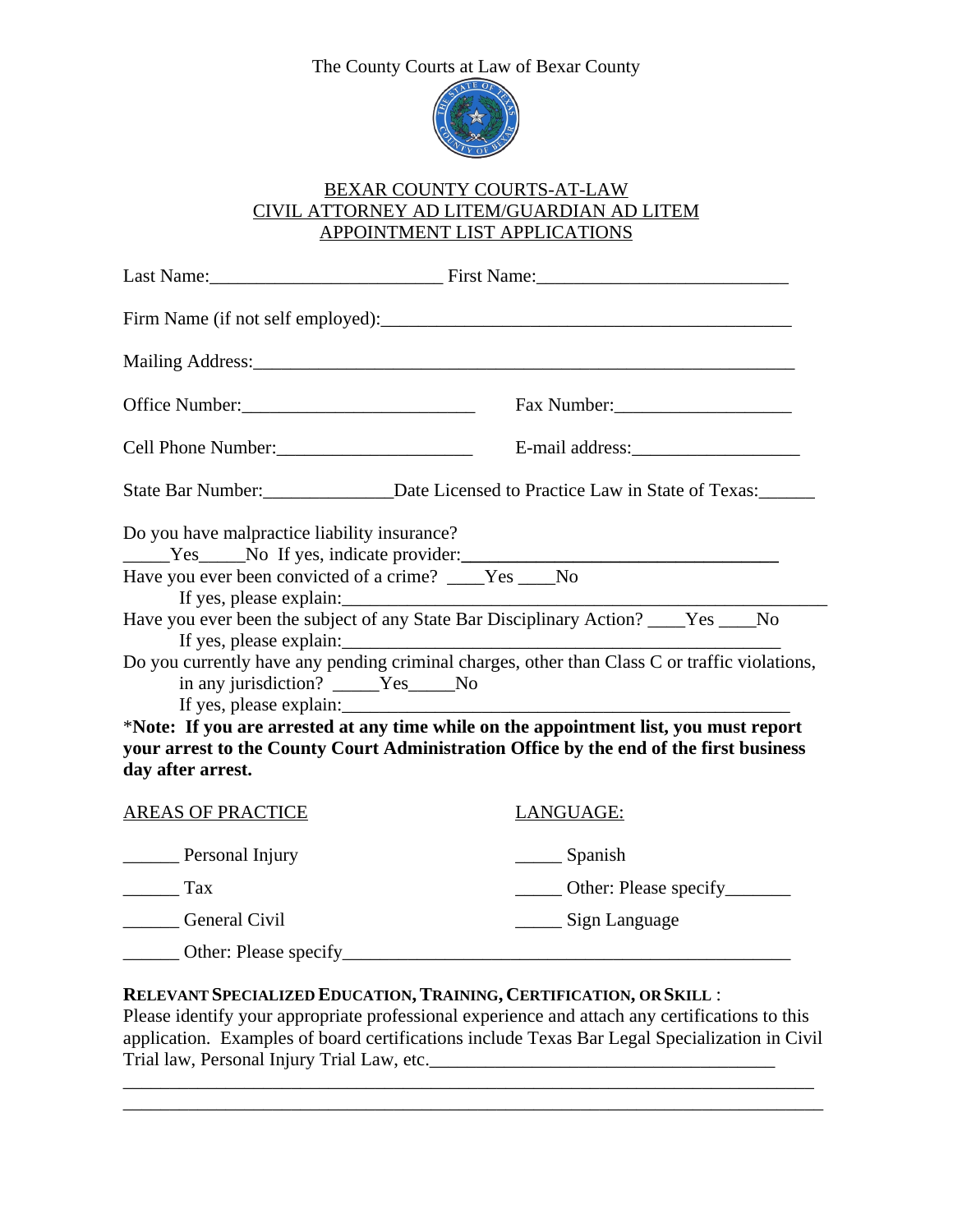In each case in which the appointment of an attorney ad litem or guardian ad litem is necessary, a court using a rotation system shall appoint the person whose name appears first on the applicable list maintained by the court. **The use of the Ad Litem list maintained by the court is not required if the appointment of that person as attorney ad litem or guardian ad litem is agreed on by the parties and approved by the court or in complex matters.**

**Complex matters**: On finding good cause, the court may appoint a person included on the applicable list whose name does not appear first on the list, or a person who meets statutory or other requirements to serve on the case and who is not included on the list, if the appointment of that person as attorney ad litem, guardian ad litem, mediator, or guardian is required on a complex matter because the person: (1) possesses relevant specialized education, training, certification, skill, language proficiency, or knowledge of the subject matter of the case; (2) has relevant prior involvement with the parties or case; or(3) is in a relevant geographic location.

Please note any other areas of expertise to consider in regard to appointments in complex matters:

\_\_\_\_\_\_\_\_\_\_\_\_\_\_\_\_\_\_\_\_\_\_\_\_\_\_\_\_\_\_\_\_\_\_\_\_\_\_\_\_\_\_\_\_\_\_\_\_\_\_\_\_\_\_\_\_\_\_\_\_\_\_\_\_\_\_\_\_\_\_\_\_\_\_\_

#### **MUST BE SIGNED IN THE PRESENCE OF A NOTARY (check all that apply):**

- o Currently licensed to practice law and in good standing with the State of Texas for at least one year preceding application;
- o I have not received a reprimand or suspension from the State Bar of Texas within the last year. (Note: A**n attorney who has received a reprimand is disqualified from inclusion on the list for one year following the reprimand and an attorney who has received a suspension is disqualified from inclusion on the list for one year following reinstatement in good standing by the State Bar**);
- o Current on State Bar Dues and Occupational Tax; and
- o Current on State of Texas MCLE requirements.
- You must attach verification of your current status to practice in Texas, payment of State Bar dues and Occupational Tax and MCLE record showing completion of required CLE requirements for your current compliance year.
- You must complete at least 2 hours of CLE within the past 2 years regarding service as an Attorney ad Litem (in relation to personal injury litigation), which can be waived based on experience, at the discretion of the Civil judges.
- $\triangleright$  It is in the discretion of the County Court Judges hearing civil matters to deny an applicant to serve on the Ad Litem list for any good cause. Individuals may also be removed from the Ad Litem list for failure to perform the duties as an Ad Litem or failure to satisfy the requirements herein or for any good cause as determined by a majority of the County Court Judges hearing civil matters.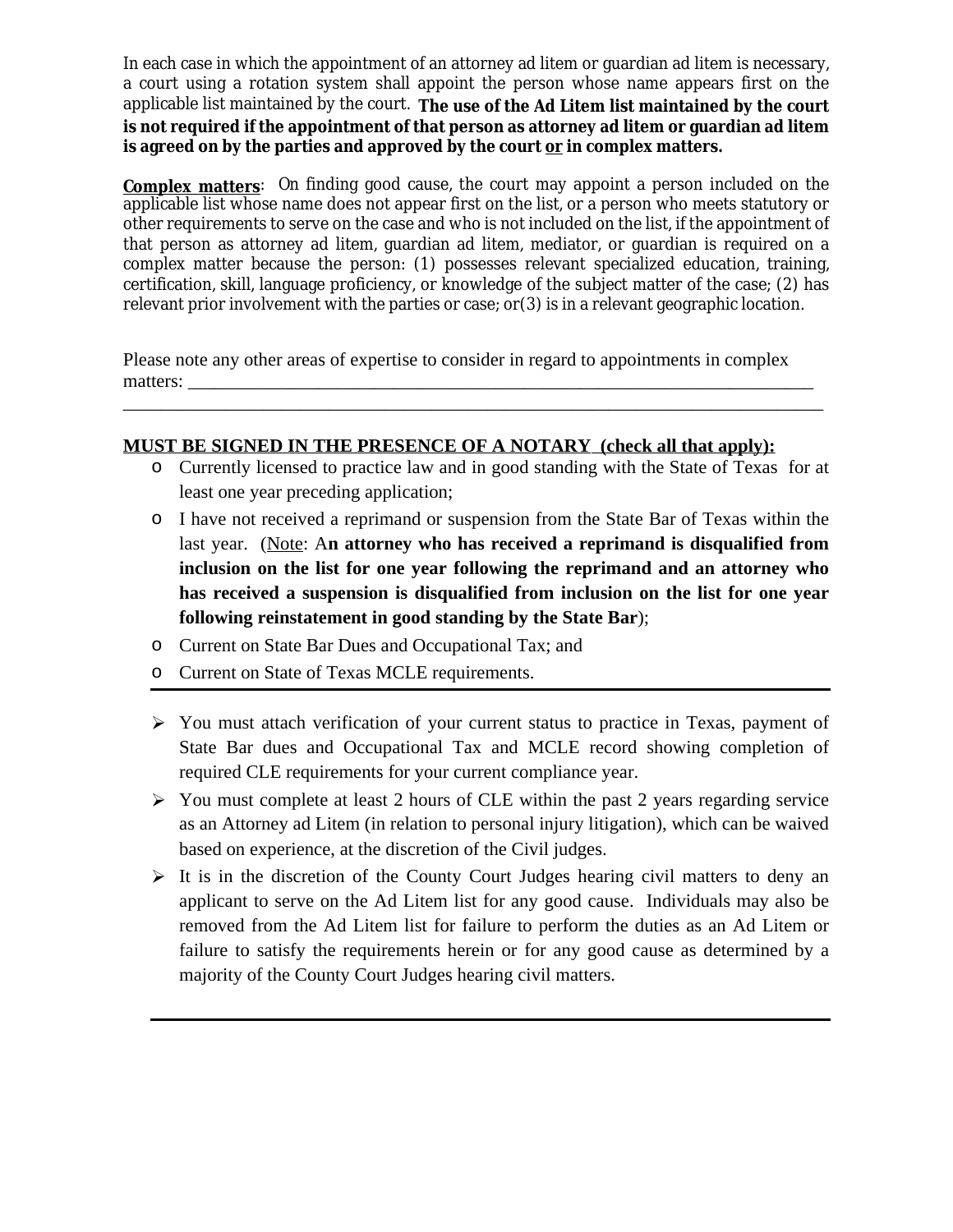By my signature below, I certify that the information in this application to be accepted on the Bexar County Courts at Law Mediator List is true and correct. I agree to comply with any additional rules and requirements to be eligible for and maintained on the list that may be established by the County Courts at Law hearing civil matters.

\_\_\_\_\_\_\_\_\_\_\_\_\_\_\_\_\_\_\_\_\_\_\_\_\_\_\_\_\_ \_\_\_\_\_\_\_\_\_\_\_\_\_\_\_\_\_\_\_ Signature of Applicant Date

Subscribed and sworn to before me on the \_\_\_\_\_\_\_\_ day of \_\_\_\_\_\_\_\_\_\_\_\_\_\_\_\_\_\_\_\_\_\_\_ 20\_\_\_\_\_\_.

Notary Public

\_\_\_\_\_\_\_\_\_\_\_\_\_\_\_\_\_\_\_\_

Return this form to: Dianne Garcia-Marquez, General Administrative Counsel Bexar County Court Administration Paul Elizondo Tower 101 W. Nueva St., Ste. 325 San Antonio, Texas 78205 (210) 335-2628 Fax (210) 335-2935 [dianne.garcia@bexar.org](mailto:dianne.garcia@bexar.org)

\_\_\_\_\_\_\_\_\_\_\_\_\_\_\_\_\_\_\_\_\_\_\_\_\_\_\_\_\_\_\_\_\_\_\_\_\_\_\_\_\_\_\_\_\_\_\_\_\_\_\_\_\_\_\_\_\_\_\_\_\_\_\_\_\_\_\_\_\_\_\_

#### FOR ADMINSTRATIVE USE ONLY